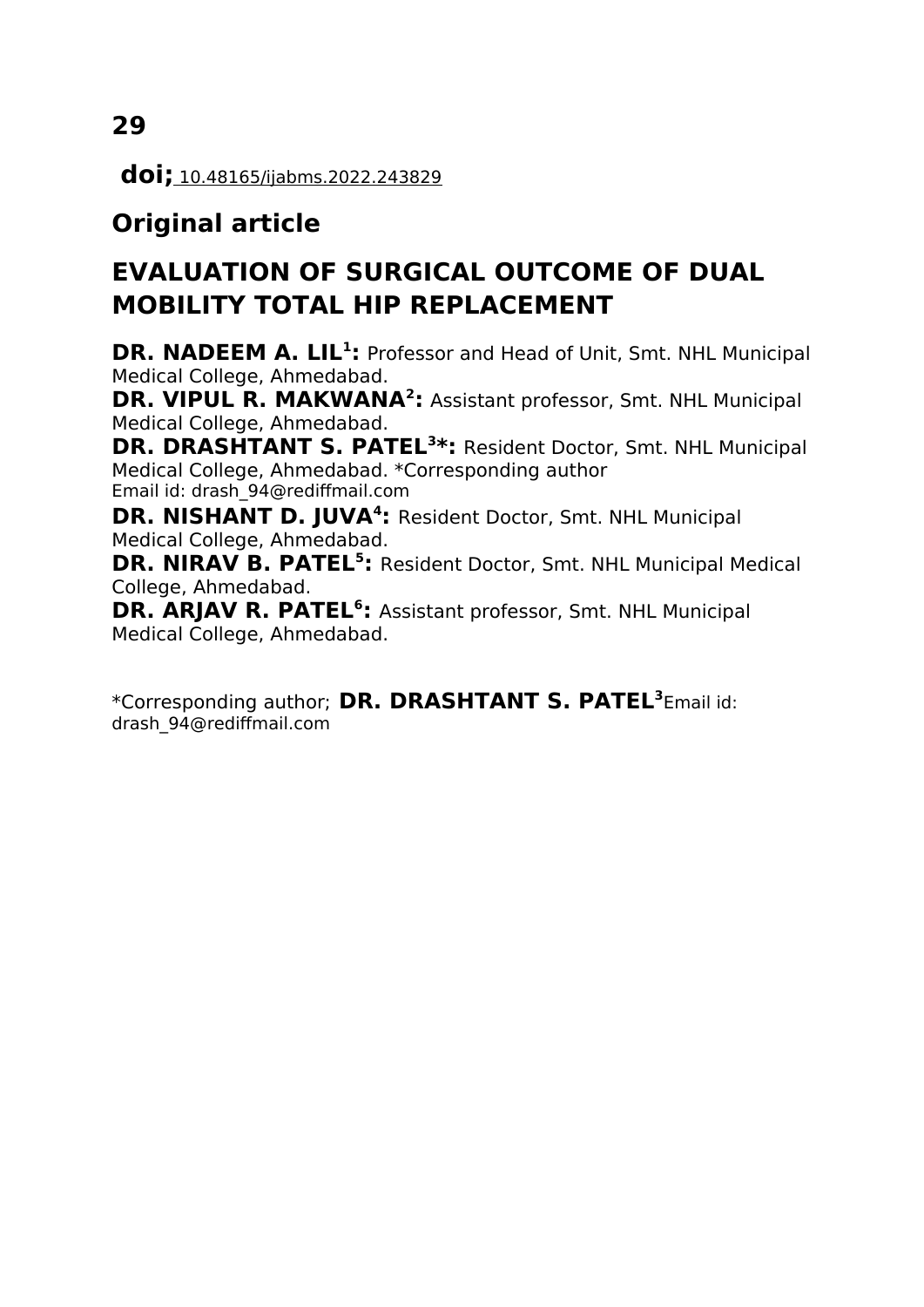# **ABSTRACT**

**INTRODUCTION; To reduce the incidence of instability and** dislocation rate following primary Total Hip Replacement (THR) surgery, Dual Mobility Total Hip Replacement (DMTHR) component has been developed.

**AIMS AND OBJECTIVES** ;This study is aimed to assess the functional result and complications following DMTHR. **MATERIALS AND METHODS** 26 patients who have undergone DMTHR between June 2018 to February 2020 were included in this retrospective study. Modified Harris Hip Score was used to evaluate surgical and functional outcome.

**RESULT** ;Out of 26 patients in this study, 17 were males and 9 were females. The mean age was 52 years (Range 21 to 81 years). As per Modified Harris Hip Score functional outcome was Excellent in 20 (77%), Good in 4 (15%), Fair in 1 (4%) and poor in 1 (4%), patients.

**CONCLUSION** Dual mobility total hip replacement provides good hip range of movement and stability and is also associated with lower dislocation rate.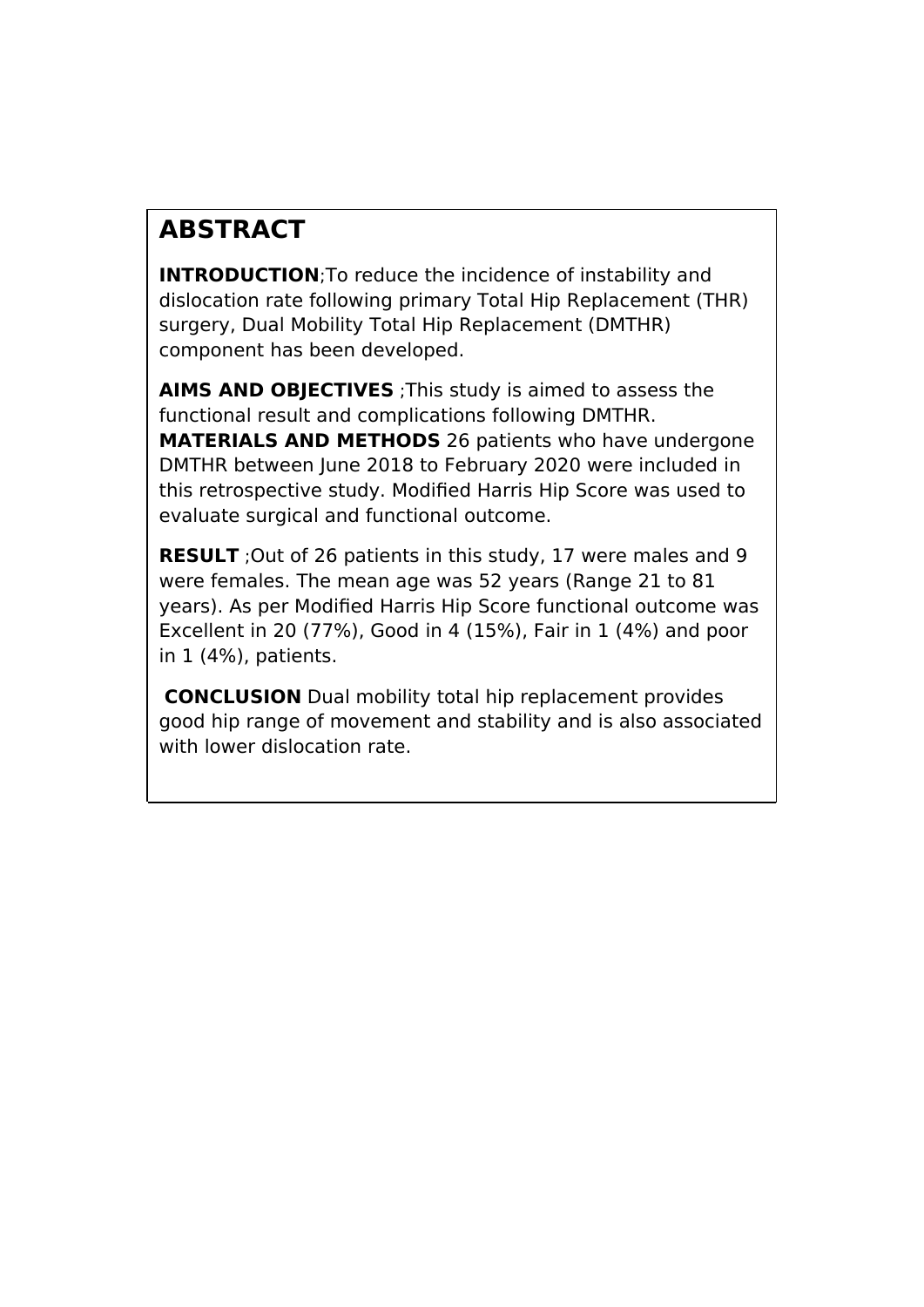### **KEY WORDS**

Dual Mobility Total Hip Replacement, Dislocation, Modified Harris Hip Score.

# **INTRODUCTION**

Total hip replacement (THR) is amongst one of the most rewarding surgical procedures for managing hip pathologies like degenerative arthritis, avascular necrosis of femoral head and inflammatory arthritis in recent years. It is need of time to minimize or prevent complications such as post-operative hip instability. The incidence of instability following primary and revision THR has been reported as high as 7% and 25% respectively.<sup>1</sup> Risk factors for instability after THR are multifactorial and may be patient-specific like gender, age, abductor insufficiency, quality of bone or related to operative variables like implant selection, surgical approach, implant malposition, femoral head diameter etc.<sup>2</sup> One of the reasons for revision surgery following primary THR is hip instability.

The dual mobility cup combines the low friction principle of Total hip arthroplasty popularized by Charnley<sup>3</sup> with McKee Farrar concept of using a femoral head of larger diameter to enhance implant stability.<sup>4</sup> In theory, this system can give a stable hip by adding an extra joint surface without restricting hip range of movement, unlike constrained liners. Any replacement surgery should aim to reproduce or preserve patient's structural and functional hip environment. The objective is to allow early mobilization in the immediate post-operative period and to maintain a balance between mobility and stability. Hip range of movement restriction and Hip instability are the two major factors that compromises this achievement. One option addressing both issues is dual mobility articulation.

### **AIMS AND OBJECTIVES**

The aim of the study is to evaluate the functional outcome and complications following DMTHR.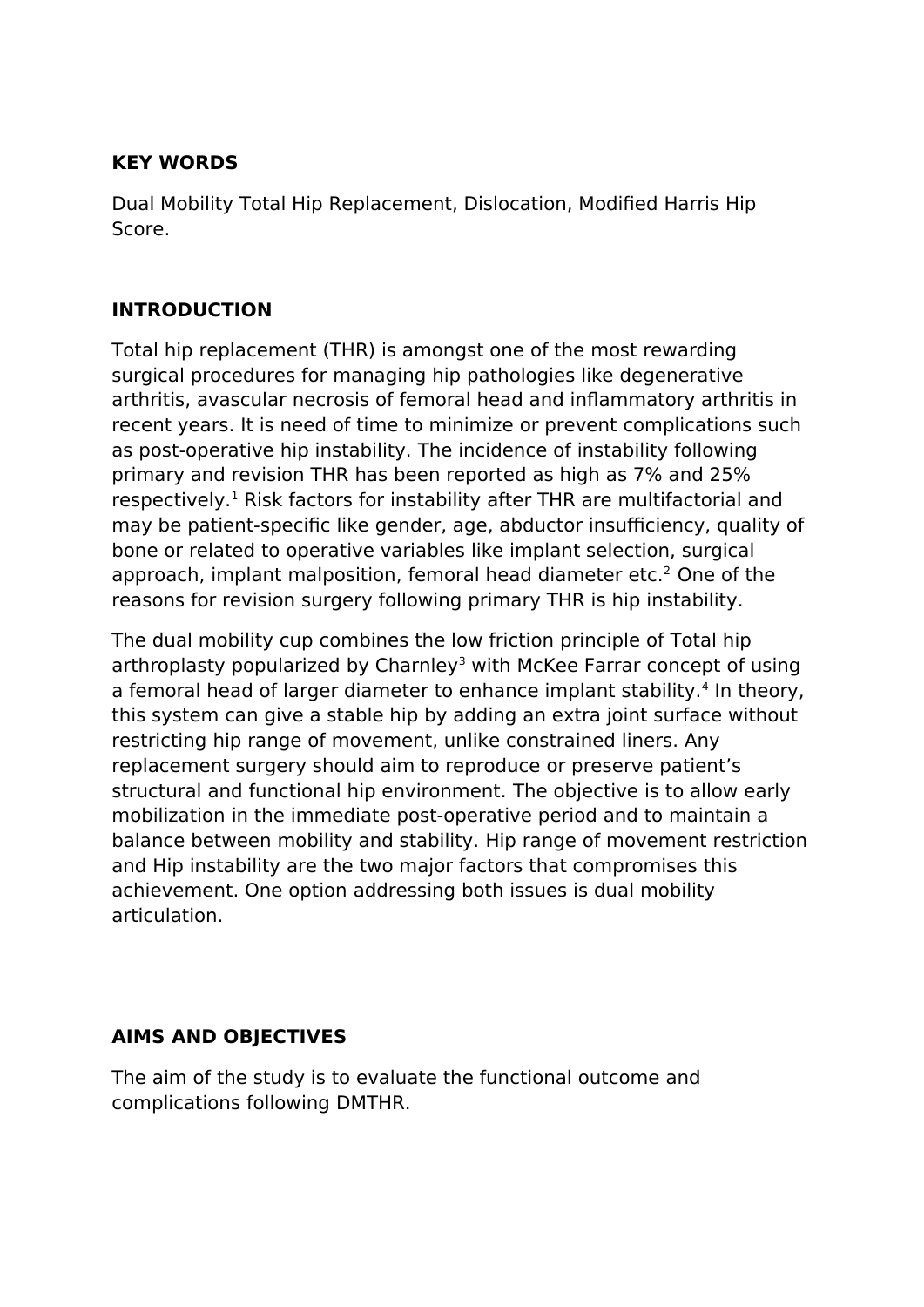### **MATERIAL AND METHODS**

We performed a retrospective review of 26 patients who had undergone dual mobility total hip replacement (DMTHR) between June 2018 to February 2020. All patients greater than 18 years of age operated for dual mobility THR, irrespective of gender and cause for surgery were included in this study. The patients not willing for participation, with irregular follow up and incomplete records were excluded. Patient demographics, detailed history, clinical examination data, investigations, X-rays and MRI were obtained from records. All patients were operated under either Spinal anaesthesia or General anaesthesia, in lateral position. Posterior (Southern-moore's) Approach was used. In early post-operative period patient's hip was maintained in abduction and external rotation for 6 weeks. Bed side knee bending and walking with support was allowed from 1<sup>st</sup> post-operative day. Static quadriceps exercises, ankle and toe mobilization, pelvic lift exercises started. Patients were discharged after 3 days after successful weight bearing. Patients were asked to continue physiotherapy at home. They were asked to avoid sitting in cross-legged and squatting position and not to flex, adduct and internally rotate the operated hip excessively until allowed. Patients were advised for regular follow up for dressing and clinical examination. Suture removal was done after 2 weeks. After 6 weeks patients were allowed to walk without support and do routine work.

Patients were followed up regularly weekly till suture removal after that every monthly till 3 months then every 6 monthly up to a maximum of 2 years. Modified Harris Hip Score was used to evaluate functional outcome on each follow up.

### **RESULT**

26 patients, 17 males and 9 females were evaluated on follow up by Modified Harris Hip Score. The mean age was 52 years(Range 21 to 81 years).The most common indication for surgery was Primary Hip Avascular Necrosis(AVN) (17 Patients) followed by Implant failure and failed osteosynthesis with arthritis(5 Patients), healed Infective Arthritis(2 Patients), post-traumatic arthritis(1 Patient) and 1 patient of failure of previous arthroplasty. Out of 26 patients, 13 patients had been operated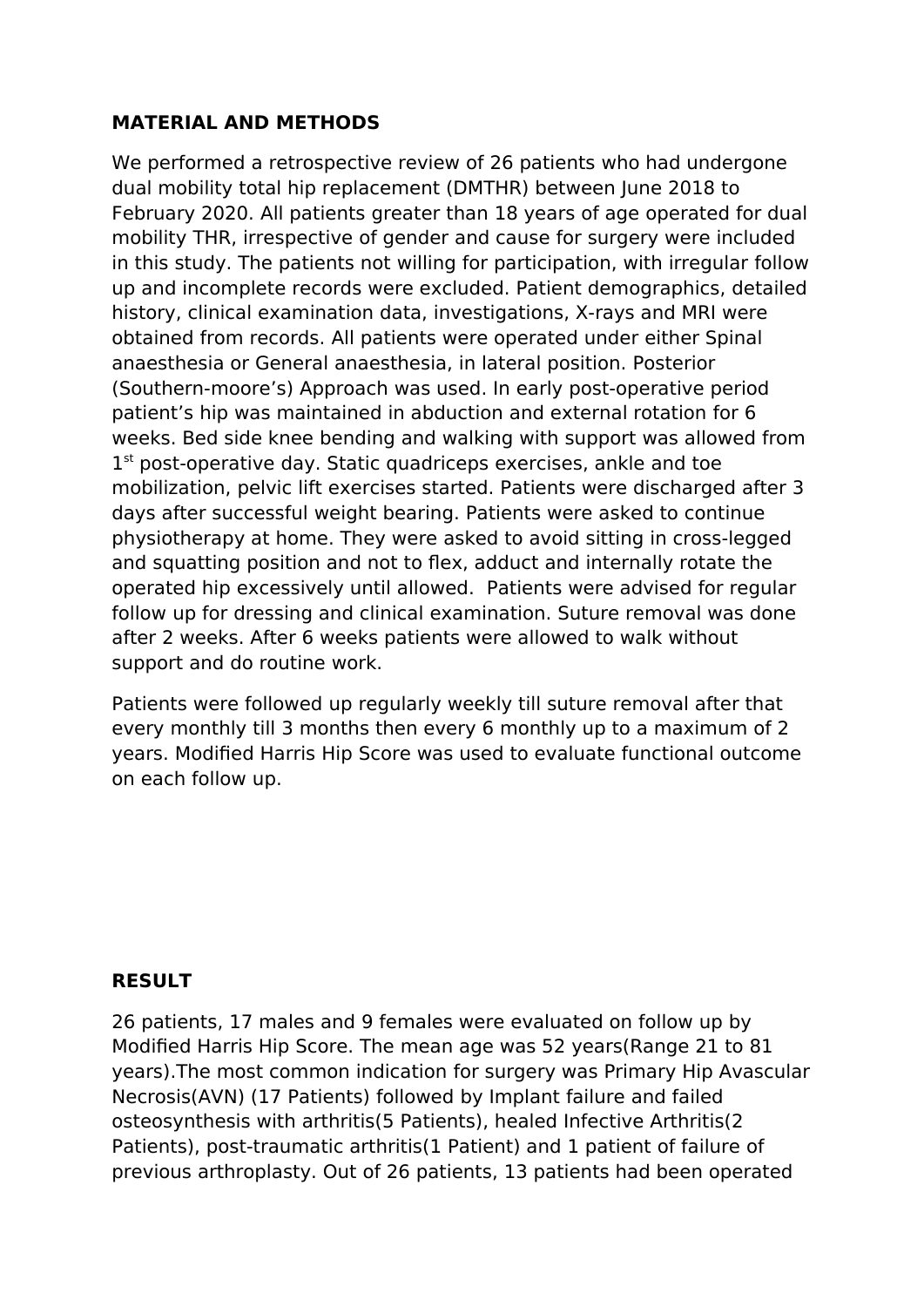on left side, 10 patients on right side and 3 patients had bilateral surgery. There were 10 patients each of type A and type C and 6 patients of type B according to Dorr Femoral bone classification. Uncemented DMTHR was done in 17 patients and Cemented DMTHR done in 9 patients.

As per Modified Harris Hip Score functional outcome was excellent in 20 (77%), Good in 4 (15%), Fair in 1 (4%) and poor in 1 (4%), patients. Mean Modified Harris Hip Score at final follow up was 92.6 (Range 60-100). At final follow up Limb length discrepancy (LLD) occurred in 5 patients, 3 patients had limb lengthening and 2 patients had shortening. In all patients LLD was equal to or less than 1 cm and it didn't hamper any patient's routine activity. 2 patients had persistent Trendelenburg gait, but it did not affect their walking distance and they were satisfied with their result. 2 patients developed grade 2 heterotopic ossification. 1 patient had dislocation on 10th post-operative day which was managed by closed reduction and abduction bar was given for 6 weeks. None of the patients had any complications like neurovascular insult, periprosthetic fractures, infection or implant loosening at final follow up. All our patients were able to return to their pre-operative level of activity or even better with an average period of 2.6 months.

#### **Case**

A 40 year old male patient underwent Right side Primary DMTHR for Right Hip Avascular Necrosis.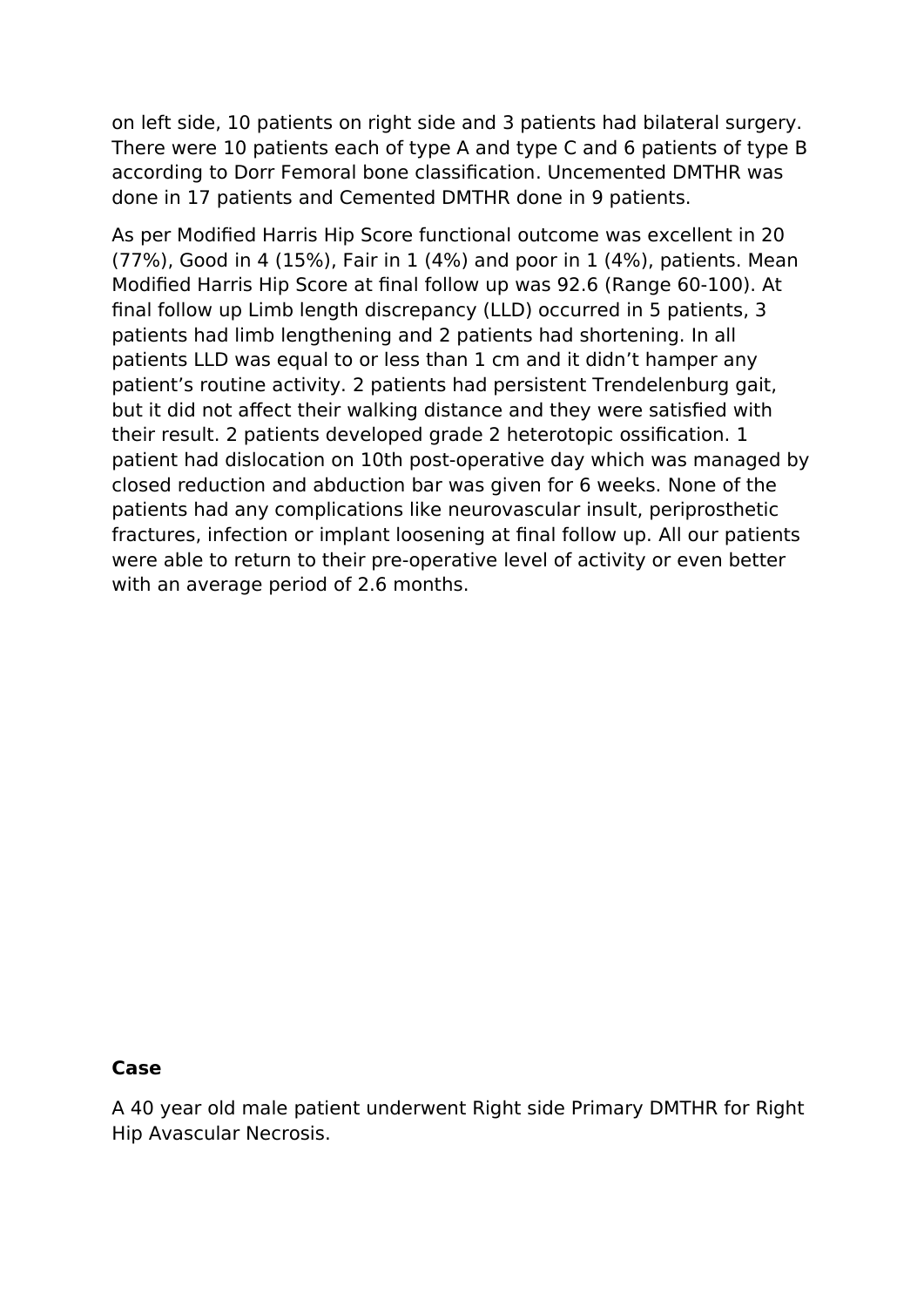

Figure 1: A. Pre-op x-ray showing Right hip AVN, B. Post-op x-ray, C. X-ray at 1 year follow up.



Figure 2: Hip range of movements at final follow up.

# **DISCUSSION**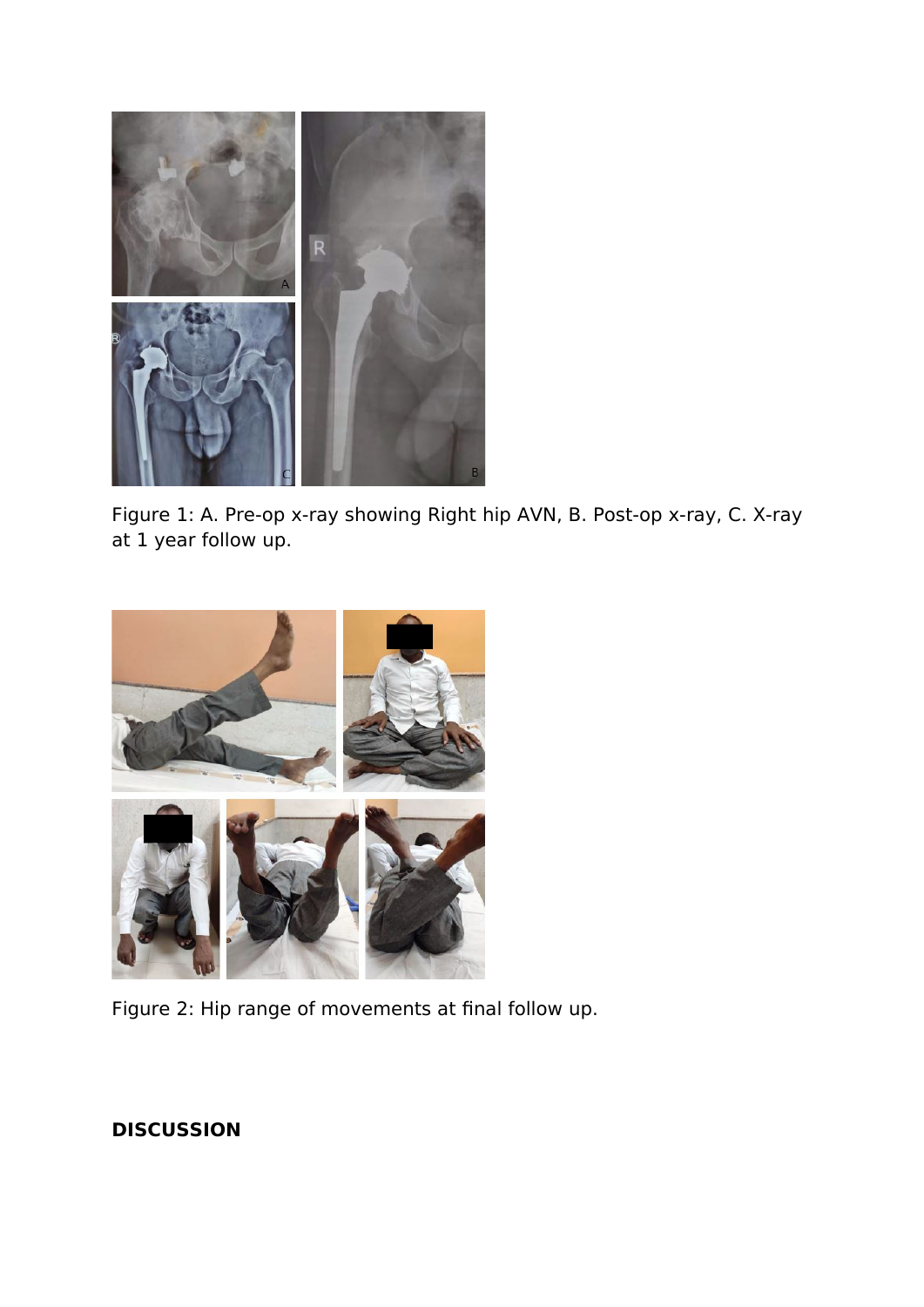Dual mobility acetabular component was introduced as an alternative to conventional THR component to reduce the risk of THR dislocation in patients undergoing primary THR. Dual mobility cups have recently become widely popular as an alternative to standard THR cups in the prevention and treatment of instability in both primary and revision THR and has advantage of increased stability without compromising clinical and functional outcomes and implant longevity.

Dual mobility total hip replacement prosthesis is based on two design concepts for the ball and socket portion of implant. The two concepts are:

1.A small size femoral head which can minimize wear.<sup>3</sup>

2.A large size femoral head that can minimize the risk of dislocation and increase hip range of motion.<sup>4</sup>

During normal movement, the smaller head/ Ball of the implant rotates inside the secondary head, which normally doesn't move. This motion occurs during the majority of routine, every day activities like walking and sitting. Second head will move after first head reaches its limit of range of motion. This secondary movement permits a larger range of motion<sup>5</sup> without compromising hip stability and thus less chances of hip dislocation.

In all the patients femoral stem and acetabular cups of respective size were used. They were either cemented or uncemented based on the quality of the bone.

Functional outcome was evaluated by the The Modified Harris Hip Score which was developed for the assessment of the results of hip surgery. The 4 components of the score are pain, function, deformity and hip range of motion covering 44, 47, 4 and 5 points respectively with maximum score being 100 points. In our study Average Modified Harris Hip Score at final follow up was 92.6. In a study by Acker A. et al.<sup>6</sup> on 20 patients and Deepak S. et al. $<sup>7</sup>$  on 20 patients managed with DMTHR, the average scores</sup> at final follow up were 87.6 and 90.3 respectively.

In our study, no patient required revision due to any cause and the cup survivorship was 100%. Comparing to other studies, Acker A et al. had cup survivorship of 100% and Deepak S. et al. had cup survivorship of 94.6%.

In our study, rate of dislocation was only 3.84.